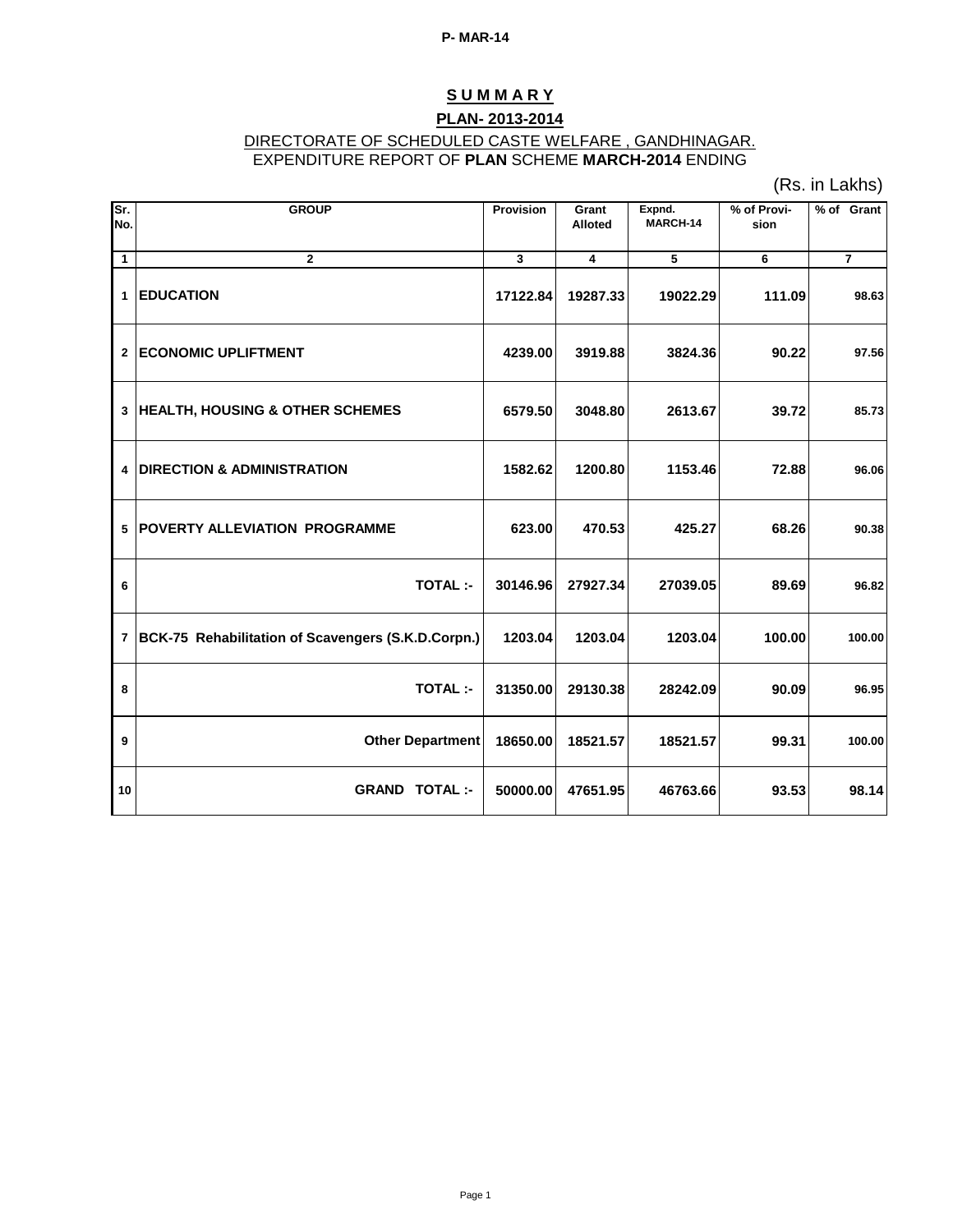|              | PLAN 2013-2014         |                                                                                                                                                                                                        |                  |                         |                    |                |                |  |  |  |  |  |
|--------------|------------------------|--------------------------------------------------------------------------------------------------------------------------------------------------------------------------------------------------------|------------------|-------------------------|--------------------|----------------|----------------|--|--|--|--|--|
|              |                        |                                                                                                                                                                                                        |                  |                         | Rs.in lakhs        |                |                |  |  |  |  |  |
| Sr.<br>No.   |                        | <b>NO. &amp; NAME OF THE SCHEME</b>                                                                                                                                                                    | <b>Provision</b> | Grant<br><b>Alloted</b> | Expnd.<br>MARCH-14 | <b>Targets</b> | Achi-ment.     |  |  |  |  |  |
| $\mathbf{1}$ |                        | $\mathbf{2}$                                                                                                                                                                                           | 3                | 4                       | 5                  | 6              | $\overline{7}$ |  |  |  |  |  |
| $\mathbf{1}$ | (1) EDUCATION<br>BCK-2 | Parixitlal Majmudar Scholarship for Pre. SSC                                                                                                                                                           | 857.00           | 337.28                  | 309.31             | 325000         | 101782         |  |  |  |  |  |
|              |                        | students                                                                                                                                                                                               |                  |                         |                    |                |                |  |  |  |  |  |
| 2            | BCK-2B                 | Upgradation of Merit of SC Students                                                                                                                                                                    | 6.00             | 9.10                    | 8.97               | 120            | 116            |  |  |  |  |  |
| 3            | BCK-3                  | Scholarship to S.C. Bright Students in Selected<br>Secondary & Higher Secondary Schools.                                                                                                               | 2.00             | 0.91                    | 0.90               | 4              | 4              |  |  |  |  |  |
| 4            | BCK-4                  | Muni Metraj State Scholarship for Pre. S.S.C.<br>students whose Parents are engaged in Unclean<br>occupation. (50%CSP)                                                                                 | 3500.00          | 3490.12                 | 3328.36            | 194445         | 178955         |  |  |  |  |  |
| 5            | BCK-5                  | Bhagavan Buddh State Scholarship for post. S.S.C.<br>Girls students not eligible because of income criteria<br>service & Familysize.                                                                   | 600.00           | 399.76                  | 396.91             | 15000          | 7800           |  |  |  |  |  |
| 6            | BCK-6                  | Free Cycles to S.C. Girls studying in Std. VIII<br>(Sarasvati Sadhana Yojana)                                                                                                                          | 493.00           | 460.00                  | 459.98             | 19720          | 17941          |  |  |  |  |  |
| 7            | <b>BCK-6.1</b>         | Govt. Of India Post Matric Scholarship                                                                                                                                                                 | 3300.00          | 5623.39                 | 5621.54            | 36667          | 55281          |  |  |  |  |  |
| 8            | BCK-7                  | Coaching fees. to S.C. students studying in science<br>stream.                                                                                                                                         | 100.00           | 60.50                   | 60.50              | 500            | 487            |  |  |  |  |  |
| 9            | BCK-8                  | Coaching fees. to S.C.students studying in General<br>stream.                                                                                                                                          | 10.00            | 8.36                    | 8.35               | 200            | 149            |  |  |  |  |  |
|              | 10 BCK-10              | F.A. for increse in food bill of Engineering & Medical<br>students of S.C.                                                                                                                             | 80.00            | 94.01                   | 92.85              | 1333           | 1571           |  |  |  |  |  |
|              | 11 BCK-11              | F.A. to Maharaja Sayajirao Gayakvad M.phil & Phd.<br>Scholarship Scheme to S.C. student.                                                                                                               | 20.00            | 30.40                   | 30.35              | 72             | 131            |  |  |  |  |  |
|              | 12 BCK-12              | F.A. to Students studing in Medical & Enginering<br>degree/ Diploma courses, for purchase of                                                                                                           | 15.00            | 22.97                   | 21.82              | 500            | 734            |  |  |  |  |  |
|              | 13 BCK-13              | State Scholarship to S.C. students for Technical &<br><b>Professional Cources</b>                                                                                                                      | 175.00           | 318.42                  | 317.87             | 4375           | 9353           |  |  |  |  |  |
|              | 14 BCK-14              | Scholarship to S.C. students for pilot training.                                                                                                                                                       | 120.00           | 135.00                  | 135.00             | 6              | $\overline{7}$ |  |  |  |  |  |
|              | 15 BCK-15              | Loan for higher study in foreing countries                                                                                                                                                             | 700.00           | 700.00                  | 700.00             | 70             | 70             |  |  |  |  |  |
|              | 16 BCK-16              | Free clothes to S.C. student in std.I to VII whose<br>parents annual income is up to Rs.15000/-                                                                                                        | 575.00           | 676.68                  | 669.41             | 191667         | 223103         |  |  |  |  |  |
|              | 17 BCK-17              | Special scholarship for Boys & Girls student<br>belonging to Valmiki, Hadi, Nadiya, Senva, Turi,<br>Garo, VankarSadhu, DalitBava, Turibarot, Tiragar/Tirban<br>da, Thori & Matang in Std. I to VII.    | 800.00           | 710.96                  | 682.84             | 106667         | 96498          |  |  |  |  |  |
|              | 18 BCK-17 A            | Special scholarship for Boys & Girls student<br>belonging to Valmiki, Hadi, Nadiya, Senva, Turi,<br>Garo, Vankar Sadhu, Dalit Bava, Turibarot, Tiragar/Tirban<br>da, Thori & Matang in Std. VIII to X. |                  | 63.74                   | 42.90              | 10000          | 4026           |  |  |  |  |  |
|              | 19 BCK-19              | GIA to Subedar Ramji Ambedkar Backward Class<br>hostel.                                                                                                                                                | 1700.00          | 1799.88                 | 1810.55            | 591            | 591            |  |  |  |  |  |
|              | 20 BCK-20              | GIA for building construction for Boys Hostels.                                                                                                                                                        | 12.00            | 5.00                    | 5.00               | 2              | $\mathbf{1}$   |  |  |  |  |  |
|              | 21 BCK-21              | GIA for building construction for Girls Hostels.                                                                                                                                                       | 5.00             | 0.00                    | 0.00               | 1<br>7         | 0              |  |  |  |  |  |
|              | 22 BCK-22<br>23 BCK-24 | GIA to'Additional Coaching Centre & Govt. Hostels.<br>Establishment of new hostel & Development of                                                                                                     | 5.00<br>1430.00  | 4.62<br>1414.65         | 3.86<br>895.48     | 73             | 32<br>73       |  |  |  |  |  |
|              |                        | Govt. Hostels for Boys & Girls.                                                                                                                                                                        |                  |                         |                    |                |                |  |  |  |  |  |
|              |                        | 24 BCK-24 /A House master                                                                                                                                                                              |                  | 0.00                    | 511.81             | 0              | 0              |  |  |  |  |  |
|              | 25 BCK-27              | Shri Jugat Ram Dave Ashram Schools Scheme.                                                                                                                                                             | 1400.00          | 1800.00                 | 1796.94            | 89             | 89             |  |  |  |  |  |
|              | 26 BCK-28 *            | Mamasaheb Fadke Ideal Residential Schools                                                                                                                                                              | 1102.84          | 1102.41                 | 1095.26            | 21             | 21             |  |  |  |  |  |
|              | 27 BCK-29              | Award and prizes at S.S.C. and H.S.C. level for S.C.<br>student. Std X & XII.                                                                                                                          | 5.00             | 4.50                    | 4.50               | 5              | 18             |  |  |  |  |  |
|              | 28 BCK-30              | Mahatma Gandhi award, Dr. Babasaheb Ambedkar<br>Award & Dalit Sahitya Award ect.                                                                                                                       | 10.00            | 14.67                   | 11.03              | 0              | 23             |  |  |  |  |  |
|              |                        | <b>TOTAL EDUCATION</b>                                                                                                                                                                                 | 17122.84         | 19287.33                | 19022.29           | 907135         | 698856         |  |  |  |  |  |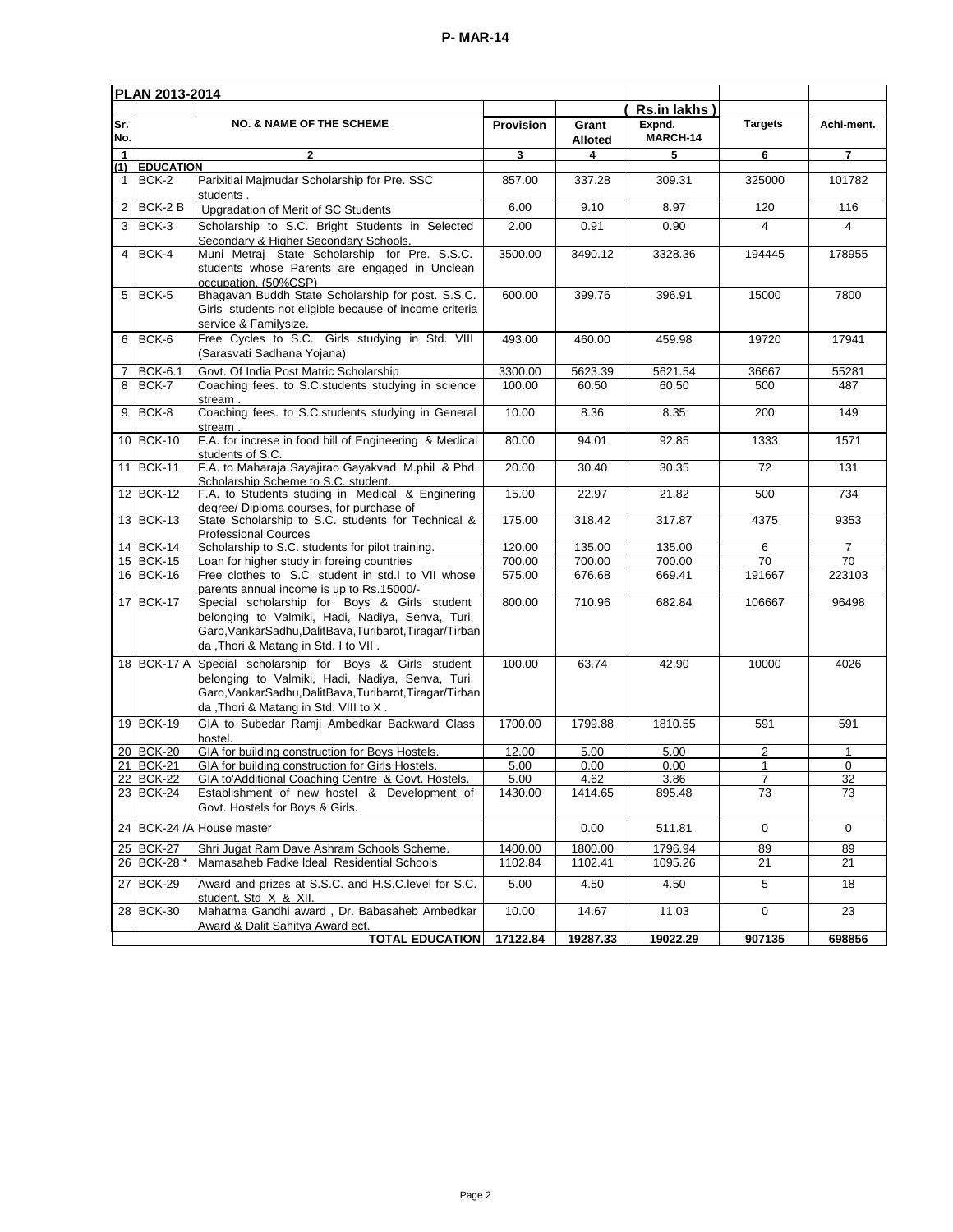| Sr.          |               | <b>NO. &amp; NAME OF THE SCHEME</b>                                             | <b>Provision</b> | Grant   | Expnd.   | <b>Targets</b>      | Achi-ment.     |
|--------------|---------------|---------------------------------------------------------------------------------|------------------|---------|----------|---------------------|----------------|
| No.          |               |                                                                                 |                  | Alloted | MARCH-14 |                     |                |
|              |               |                                                                                 |                  |         |          |                     |                |
| $\mathbf{1}$ |               | $\mathbf{2}$                                                                    | 3                | 4       | 5        | 6                   | $\overline{7}$ |
| (2)          |               | <b>ECONOMIC UPLIFTMENT</b>                                                      |                  |         |          |                     |                |
|              | 29 BCK-31     | F.A. for cottage Industries under Manavgarima                                   | 800.00           | 790.51  | 790.51   | 16000               | 16000          |
|              |               | Yojana.                                                                         |                  |         |          |                     |                |
|              | 30 BCK-31     | <b>S.C.A TO S.C CORPORATION</b>                                                 | 1000.00          | 1064.00 | 1064.00  | 8890                | 7853           |
|              | 31 BCK-32     | F.A. for Dr. P.G. Solanki Law /Doctor Students                                  | 97.20            | 84.41   | 83.77    | 648                 | 1529           |
|              |               | Stipeand scheme.<br>BCK-32 A F.A. to P.G. Solanki M.S. / M.D. Post Graduates of | 0.50             | 0.40    | 0.40     | 2                   | $\mathbf{1}$   |
| 32           |               | SC Students to start Surgical / Nursing Home Clinic                             |                  |         |          |                     |                |
|              |               |                                                                                 |                  |         |          |                     |                |
|              |               | 33 BCK-32 B Loan Assistant to Dr. P.G. Solanki Law /Doctorl                     | 2.80             | 2.35    | 2.28     |                     | 5              |
|              |               | Graduates. (272)                                                                |                  |         |          |                     |                |
|              |               | 34 BCK-32 c F.A. to P.G. Solanki M.B.B.S., B.A.S.M, B.M.A.M &                   | 5.50             | 3.00    | 3.00     |                     | $\mathbf{1}$   |
|              |               | M.S./ M.D. Students of SC (273)                                                 |                  |         |          |                     |                |
|              | 35 BCK-33     | Special Tailoring Centrer for women.                                            | 30.00            | 29.41   | 28.07    | 5                   | 5              |
|              | 36 BCK-35     | Pre, examination Training Centre & shorthand Typing                             | 0.00             | 0.00    | 0.00     |                     | 0              |
| 37           | BCK-35 A      | classes for S.C. students.<br>Professional Training for S.C. students.          | 35.00            | 35.00   | 35.00    |                     |                |
|              | 38 BCK-34     | HIGHSKILL Traing (317)                                                          | 1000.00          | 1015.15 | 1013.71  | 230<br>3500         | 230<br>5118    |
|              | 39 BCK-36     | F.A. to 'Computer training classes for S.C. students.                           | 60.00            | 24.00   | 0.00     | 60                  | 0              |
|              | 40 BCK-36 A   | F.A. for Airhostess, Travel & Hospitality Management                            | 120.00           | 0.00    | 0.00     | 120                 | $\Omega$       |
|              |               | Carear for scheduled caste students.                                            |                  |         |          |                     |                |
|              | 41 BCK-38     | Stipend to Scheduled Castes students for IAS, IPS,                              | 2.00             | 0.00    | 0.00     | $\Omega$            | $\Omega$       |
|              |               | courses & allied services.                                                      |                  |         |          |                     |                |
|              | 42 BCK-39     | Staff of Working Men Hostel                                                     | 3.00             | 0.00    | 0.00     | $\mathbf{1}$        | 0              |
|              |               |                                                                                 |                  |         |          |                     |                |
|              | 43 BCK-40     | Gujarat Scheduled Caste Development Corporation,                                | 612.00           | 500.00  | 500.00   | $\mathbf{1}$        | $\mathbf{1}$   |
|              |               | Gandhinagar.                                                                    |                  |         |          |                     |                |
|              |               | 44 BCK-40 A Share Capitals for S.C. Corporation                                 | 110.00           | 110.00  | 110.00   | $\mathbf{1}$        | $\mathbf{1}$   |
|              | 45 BCK-41     | Bechar Swami Most B.C. Development Board.                                       | 175.00           | 126.65  | 126.00   | $\mathbf{1}$        | $\mathbf{1}$   |
|              | 46 BCK-42     | Gujarat Safai Kamdar Development Corporation.                                   | 110.00           | 110.00  | 54.50    | $\mathbf{1}$        | $\mathbf{1}$   |
|              |               | 47 BCK-42 A Share Capita for Safai Kamdar Dev.Corpn. (280)                      | 60.00            | 10.00   | 10.00    | $\mathbf{1}$        | $\mathbf{1}$   |
|              | 48 BCK-43     | F.A. to small enterprenures in Urban areas.                                     | 0.60             | 0.60    | 0.37     | $\overline{4}$      | 3              |
|              |               | 49 BCK-43 A F.A. to small enterprenures in Urban areas.281                      | 2.40             | 2.40    | 2.75     | 4<br>$\overline{2}$ | 7              |
|              | 50 BCK-44     | F.A. to S.C. Farmers for purchasing of Agricultural<br>land.                    | 12.00            | 12.00   | 0.00     |                     | $\Omega$       |
|              |               | 51 BCK-44 A F.A to s.c family for electrification                               | 1.00             | 0.00    | 0.00     | 2000                | 0              |
|              |               | <b>TOTAL ECONOMIC UPLIFTMENT</b>                                                | 4239.00          | 3919.88 | 3824.36  | 31471               | 30757          |
|              |               | (3) HEALTH, HOUSING & OTHER                                                     |                  |         |          |                     |                |
|              | 52 BCK-47     | kumar rajratnaa bhimrava DR.Aabedkara free                                      | 100.00           | 144.37  | 142.29   | 5000                | 3927           |
|              |               | madikal aid.                                                                    |                  |         |          |                     |                |
|              | 53 BCK-48     | Ma Bhimabai Ambedkar Balwadi Scheme.                                            | 4.00             | 0.45    | 0.25     | 0                   | 1              |
|              | 54 BCK-49A *  | ,Maintance & Development of Dr.Babasaheb                                        | 700.00           | 125.98  | 46.73    | 21                  | 11             |
|              | 55 BCK-50     | Ambedkar Bhavan .(282)<br>F.A. for Housing on individual basis (Dr. Ambedkar    | 3000.00          | 875.66  | 741.31   | 6666                | 1995           |
|              |               | Awas Yojana)                                                                    |                  |         |          |                     |                |
|              | 56 BCK-51     | F.A. for Housing in urban areas (Dr.Ambedkar Awas)                              | 15.00            | 0.00    | 0.00     | 34                  | 0              |
|              |               |                                                                                 |                  |         |          |                     |                |
|              | 57 BCK-52     | F.A. for Housing to Valmiki, Hadi, Nadiya, Senva,                               | 1500.00          | 429.70  | 197.43   | 3334                | 742            |
|              |               | Turi, Garo, Vankar Sadhu, Dalit Bava, Turibarot, Tiragar /                      |                  |         |          |                     |                |
|              |               | Tirbanda , Thori & Matang                                                       |                  |         |          |                     |                |
|              | 58 BCK-54     | F.A. to encourage of Dr.Savita Ambedkar Intercaste                              | 250.00           | 261.60  | 260.20   | 500                 | 520            |
|              |               | Marriages.                                                                      |                  |         |          |                     |                |
| 59           | <b>BCK-55</b> | F.A. to for Kunvarbainu Mameru to S.C Girls.                                    | 250.00           | 433.95  | 425.95   | 2500                | 4259           |
|              | 60 BCK-57     | Incentive for community mariage Mai Ramabai<br>Ambedkar (Sat Fera Samuhlagna)   | 50.00            | 63.78   | 62.94    | ,400/20             | 442            |
|              | 61 BCK-58     | Social Education Camps for Sheduled Castes.                                     | 50.00            | 16.90   | 12.88    | ,41/254             | 14             |
|              | 62 BCK-60     | Nagrik Cell / Administrative & Atrocity                                         | 483.50           | 541.00  | 573.78   | 211                 | 314            |
|              |               |                                                                                 |                  |         | 0.00     |                     | 0              |
|              |               | 63 BCK-60(A) Contigency Plan for P.C.R. Act -1955 & Atrocity Act.               | 25.00            | 10.32   | 9.85     | $\mathbf 0$         | 32             |
|              |               | 1989.                                                                           |                  |         |          |                     |                |
|              | 64 BCK-61     | Research Unit for Sheduled Castes.                                              | 2.00             | 0.00    | 0.00     | 0                   | $\mathbf 0$    |
|              | 65 BCK-62     | Raja harishcandra marnottar antyesti sahay                                      | 150.00           | 145.09  | 140.06   | 6000                | 5602           |
|              |               | TOTAL HEALTH, HOUSING & OTHER                                                   | 6579.50          | 3048.80 | 2613.67  | 24266               | 17859          |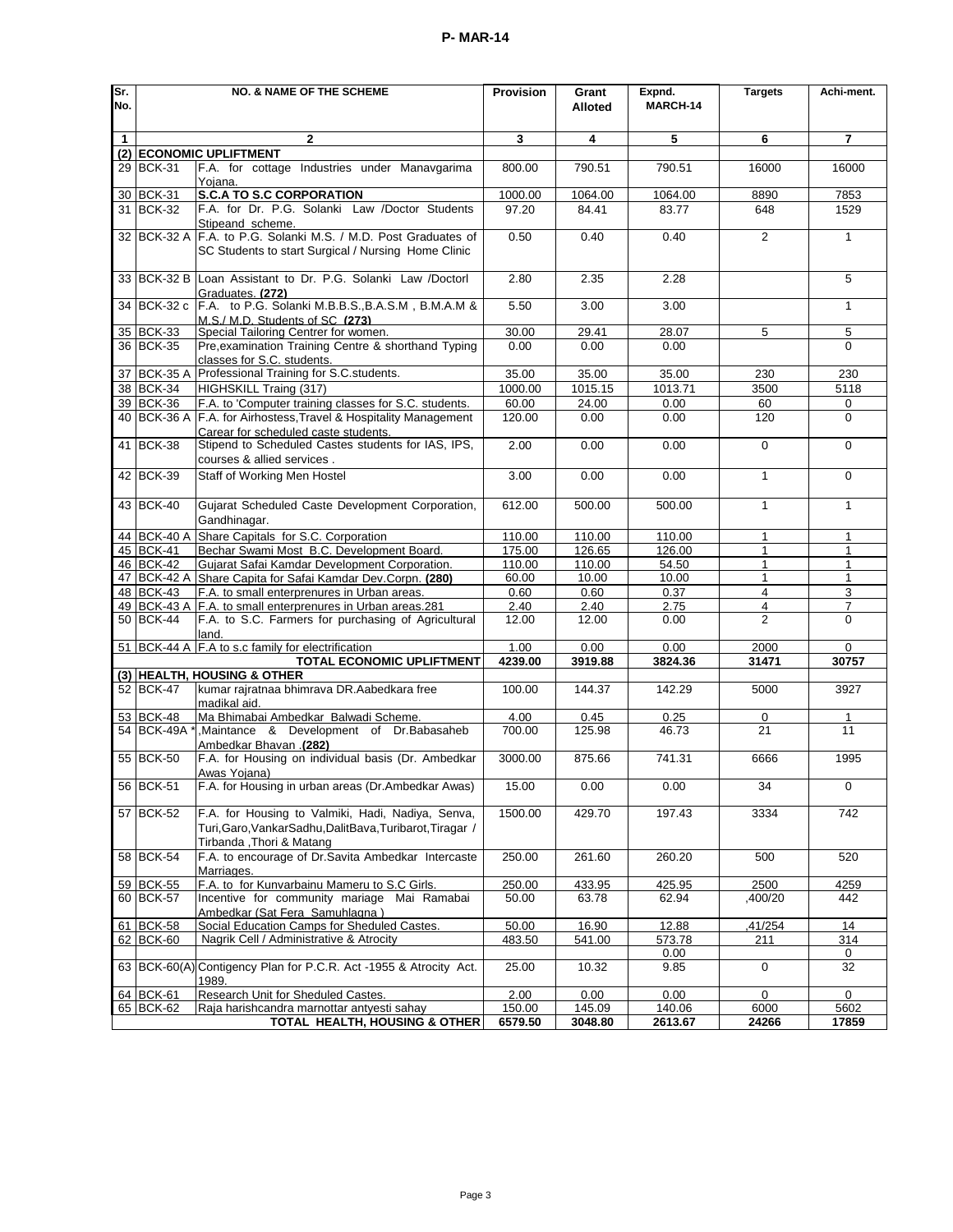| Sr.          |                                                                                                                                      | <b>NO. &amp; NAME OF THE SCHEME</b>                                                                                        | Provision | Grant    | Expnd.   | <b>Targets</b>          | Achi-ment.      |  |  |  |
|--------------|--------------------------------------------------------------------------------------------------------------------------------------|----------------------------------------------------------------------------------------------------------------------------|-----------|----------|----------|-------------------------|-----------------|--|--|--|
| No.          |                                                                                                                                      |                                                                                                                            |           | Alloted  | MARCH-14 |                         |                 |  |  |  |
| $\mathbf{1}$ |                                                                                                                                      | $\mathbf{2}$                                                                                                               | 3         | 4        | 5        | 6                       | $\overline{7}$  |  |  |  |
| (4)          |                                                                                                                                      | <b>DIRECTION &amp; ADMINISTRATION</b>                                                                                      |           |          |          |                         |                 |  |  |  |
|              | 66 BCK-63                                                                                                                            | Staff for scheme of protection of Civil Right Act.1955                                                                     | 400.00    | 324.21   | 323.60   | 108                     | 175             |  |  |  |
|              | 67 BCK-65                                                                                                                            | Special Pracharak for Valmikis Welfare.                                                                                    | 2.00      | 1.03     | 0.92     | 49                      | 49              |  |  |  |
|              | 68 BCK-66                                                                                                                            | Strengthening of Administration machinery at all level.                                                                    | 467.38    | 239.08   | 207.30   | 52                      | 52              |  |  |  |
|              | 69 BCK-68                                                                                                                            | Strengthening of Staff for S.C.P.(B.C.W.O)                                                                                 | 678.24    | 621.62   | 617.42   | 169                     | 169             |  |  |  |
|              | 70 BCK-69                                                                                                                            | F.A. for 'purchase & hiring of vehicles.                                                                                   | 25.00     | 12.45    | 1.82     | 0                       | 0               |  |  |  |
|              | 71 BCK-70                                                                                                                            | Evaluation, Planning & Monitoring Cell/Survey.                                                                             | 10.00     | 2.41     | 2.40     | $\overline{2}$          | $\overline{2}$  |  |  |  |
|              |                                                                                                                                      | <b>TOTAL DIRECTION &amp; ADMN.</b>                                                                                         | 1582.62   | 1200.80  | 1153.46  | 380                     | 447             |  |  |  |
|              |                                                                                                                                      | (5) POVERTY ALLEVIATION PROGRAMME                                                                                          |           |          |          |                         |                 |  |  |  |
|              | 72 BCK-71                                                                                                                            | Parixitlal Majmudar Scholarship for Pre. S.S.C.<br>(PAP)                                                                   | 575.00    | 412.32   | 368.17   | 230000                  | 135220          |  |  |  |
|              | 73 BCK-72                                                                                                                            | GIA to Subedar Ramji Ambedkar for building<br>constction of Hostel For Std.XI to XII.                                      | 15.00     | 17.40    | 16.50    | 10                      | 12              |  |  |  |
|              | 74 BCK-73                                                                                                                            | F.A. to small enterprenures in urban areas                                                                                 | 0.60      | 0.00     | 0.00     | 4                       | $\Omega$        |  |  |  |
|              |                                                                                                                                      | 75 BCK-73-A F.A. to small enterprenures in urban areas (284)                                                               | 2.40      | 1.32     | 1.20     | $\overline{\mathbf{4}}$ | $\overline{2}$  |  |  |  |
|              | 76 BCK-74                                                                                                                            | kumar rajratnaa bhimrava DR.Aabedkara free<br>madikal aid.                                                                 | 30.00     | 39.49    | 39.40    | 3000                    | 1022            |  |  |  |
|              |                                                                                                                                      | TOTAL POVERTY ALLEVIATION PROGRAMME                                                                                        | 623.00    | 470.53   | 425.27   | 233018.00               | 136256          |  |  |  |
|              |                                                                                                                                      | <b>TOTAL</b>                                                                                                               | 30146.96  | 27927.34 | 27039.05 | 1196270                 | 884175          |  |  |  |
| 77           | <b>BCK-75.</b>                                                                                                                       | Dr. Aabedakar Safai Kamdar Awas Yojana                                                                                     | 1203.04   | 1203.04  | 1203.04  | 3000                    | 1501            |  |  |  |
|              |                                                                                                                                      | <b>GRAND TOTAL DIR SCW.</b>                                                                                                | 31350.00  | 29130.38 | 28242.09 | 1199270                 | 885676          |  |  |  |
|              |                                                                                                                                      | (6) OTHER DEPARTMENT & OFFICE                                                                                              |           |          |          |                         |                 |  |  |  |
| $\mathbf{1}$ | <b>BCK-25 *</b>                                                                                                                      | Construction of Govt. Hostels for Boys & Girls                                                                             | 8020.00   | 8020.00  | 8020.00  | 9                       | $\overline{7}$  |  |  |  |
| 2            |                                                                                                                                      | BCK-25 A* Upgradetion & Modernisation of Govt. hostel<br>(271)<br>Building.                                                | 100.00    | 100.00   | 100.00   | 3                       | 3               |  |  |  |
| 3            | BCK-26 *                                                                                                                             | Construction of Govt. Hostel for Boys & Girls at<br>Rajkot, Junagadh & Mahesana                                            | 8050.00   | 8050.00  | 8050.00  | 9                       | $\overline{7}$  |  |  |  |
| 4            | <b>BCK-28a</b> *                                                                                                                     | Mamasaheb Fadke Ideal Residential Schools (Rs<br>420.00 for maintenance & Rs.335.00 lakhs for<br>buildina construction 277 | 1800.00   | 1800.00  | 1800.00  | 9                       | 3               |  |  |  |
| 5            | Construction of Dr.Babasaheb Ambedkar Bhavan<br><b>BCK-49</b><br>Himmatnagar, Bharuch<br>Nadiad.Bhui.Anand.Dahod.Narmada & Talukas). |                                                                                                                            | 300.00    | 300.00   | 300.00   | $\overline{\mathbf{4}}$ | $\overline{4}$  |  |  |  |
|              |                                                                                                                                      |                                                                                                                            | 0.00      |          |          |                         |                 |  |  |  |
|              |                                                                                                                                      | 6 BCK-49 B* State level Dr. Ambedkar Foundation at A-bad (271)                                                             | 200.00    | 200.00   | 200.00   | $\mathbf{1}$            | $\mathbf{1}$    |  |  |  |
|              |                                                                                                                                      | Total (R. & B.) 4225                                                                                                       | 18470.00  | 18470.00 | 18470.00 | 35                      | $\overline{25}$ |  |  |  |
|              | 7 BCK-34                                                                                                                             | Setting up and running of training cum production<br>centre. 2225                                                          | 30.00     | 23.96    | 23.96    | 250                     | 250             |  |  |  |
| 8            | BCK-67                                                                                                                               | Computerisation at all level with information &<br>2251<br>Techology.                                                      | 150.00    | 27.61    | 27.61    | $\Omega$                |                 |  |  |  |
|              |                                                                                                                                      | <b>OTHER DEPTTS.&amp; OFFICE TOTAL(+)</b>                                                                                  | 18650.00  | 18521.57 | 18521.57 | 285                     | 275             |  |  |  |
|              |                                                                                                                                      | <b>GRAND TOTAL</b>                                                                                                         | 50000.00  | 47651.95 | 46763.66 | 1199555                 | 885951          |  |  |  |
|              |                                                                                                                                      | * Grant is alloted to Others Deptt / Offices by SJ & E Deptt.                                                              |           |          |          |                         |                 |  |  |  |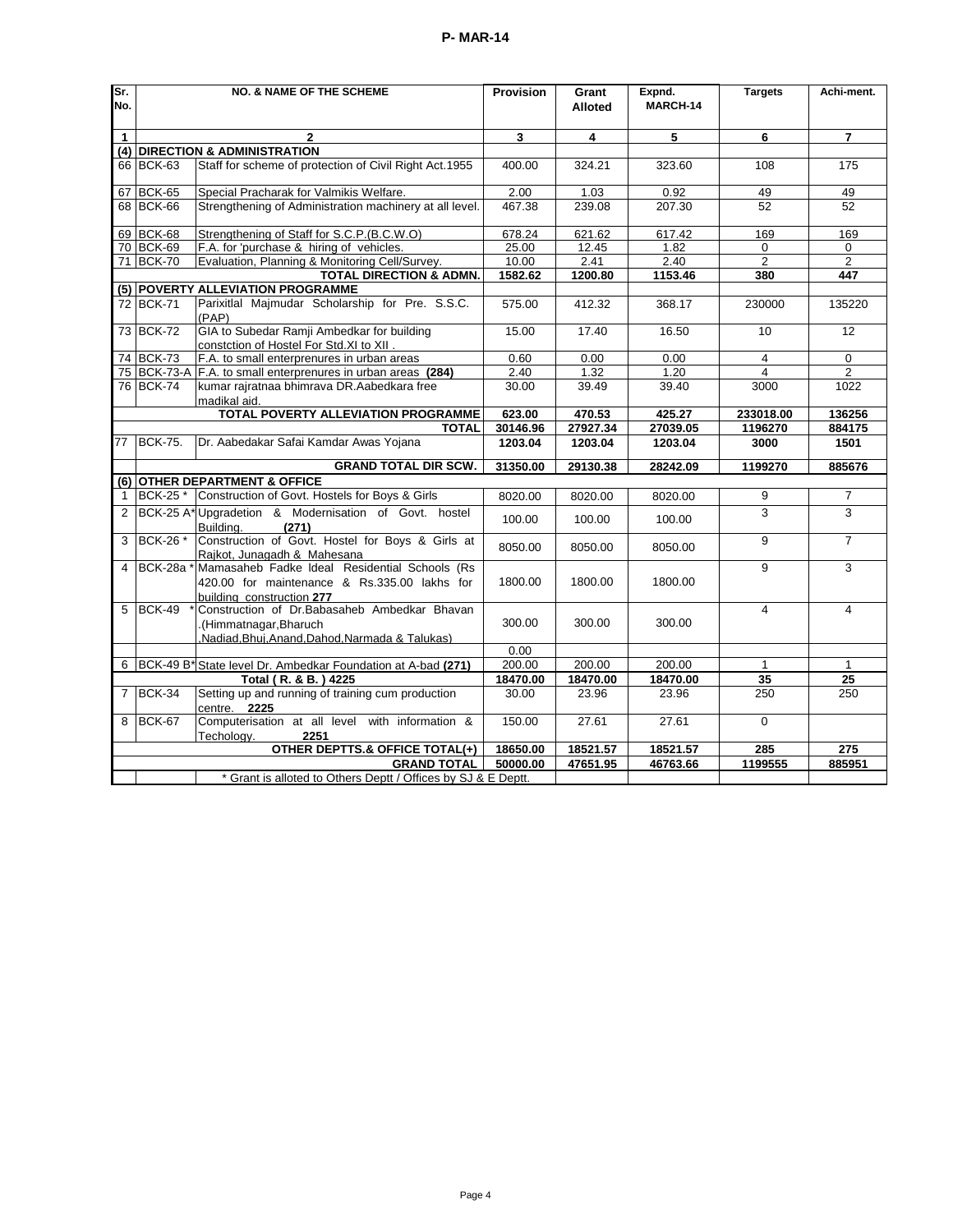### **np MAR-14**

# **NON-PLAN - 2013-2014 SUMMARY**

## DIRECTORATE OF SCHEDULED CASTE WELFARE , GANDHINAGAR. EXPENDITURE REPORT OF **NON-PLAN** SCHEME **MARCH-2014** ENDING

|              |                                           |                  | (Rs. in Lakhs)          |                    |                     |                |  |  |  |
|--------------|-------------------------------------------|------------------|-------------------------|--------------------|---------------------|----------------|--|--|--|
| Sr.<br>No.   | <b>GROUP</b>                              | <b>Provision</b> | Grant<br><b>Alloted</b> | Expnd.<br>MARCH-14 | % of Provi-<br>sion | % of Grant     |  |  |  |
| $\mathbf{1}$ | $\mathbf{2}$                              | $\mathbf{3}$     | $\overline{\mathbf{4}}$ | 5                  | $\bf 6$             | $\overline{7}$ |  |  |  |
| 1            | <b>Education</b>                          | 785.15           | 717.62                  | 704.70             | 89.75               | 98.20          |  |  |  |
| $\mathbf{2}$ | <b>Economic Upliftments</b>               | 3.75             | 1.75                    | 1.16               | 30.93               | 66.29          |  |  |  |
| 3            | <b>Health Housing &amp; Other Schemes</b> | 1.00             | 0.00                    | 0.00               | 0.00                | 0.00           |  |  |  |
| 4            | <b>Direction &amp; Administration</b>     | 857.18           | 858.70                  | 867.97             | 101.26              | 101.08         |  |  |  |
|              | <b>TOTAL NON PLAN STATE</b>               | 1647.08          | 1578.07                 | 1573.83            | 95.55               | 99.73          |  |  |  |
|              | <b>TOTAL C.S.P</b>                        | 9186.81          | 9802.15                 | 9615.22            | 104.66              | 98.09          |  |  |  |
|              | <b>TOTAL NON PLAN/C.S.P</b>               | 10833.89         | 11380.22                | 11189.05           | 103.28              | 98.32          |  |  |  |
|              | <b>OTHER DEPARTMENT</b>                   | 217.05           | 215.18                  | 215.18             | 99.14               | 100.00         |  |  |  |
| 6            | <b>TOTAL NON PLAN STATE</b>               | 11050.94         | 11595.40                | 11404.23           | 103.20              | 98.35          |  |  |  |

Page 5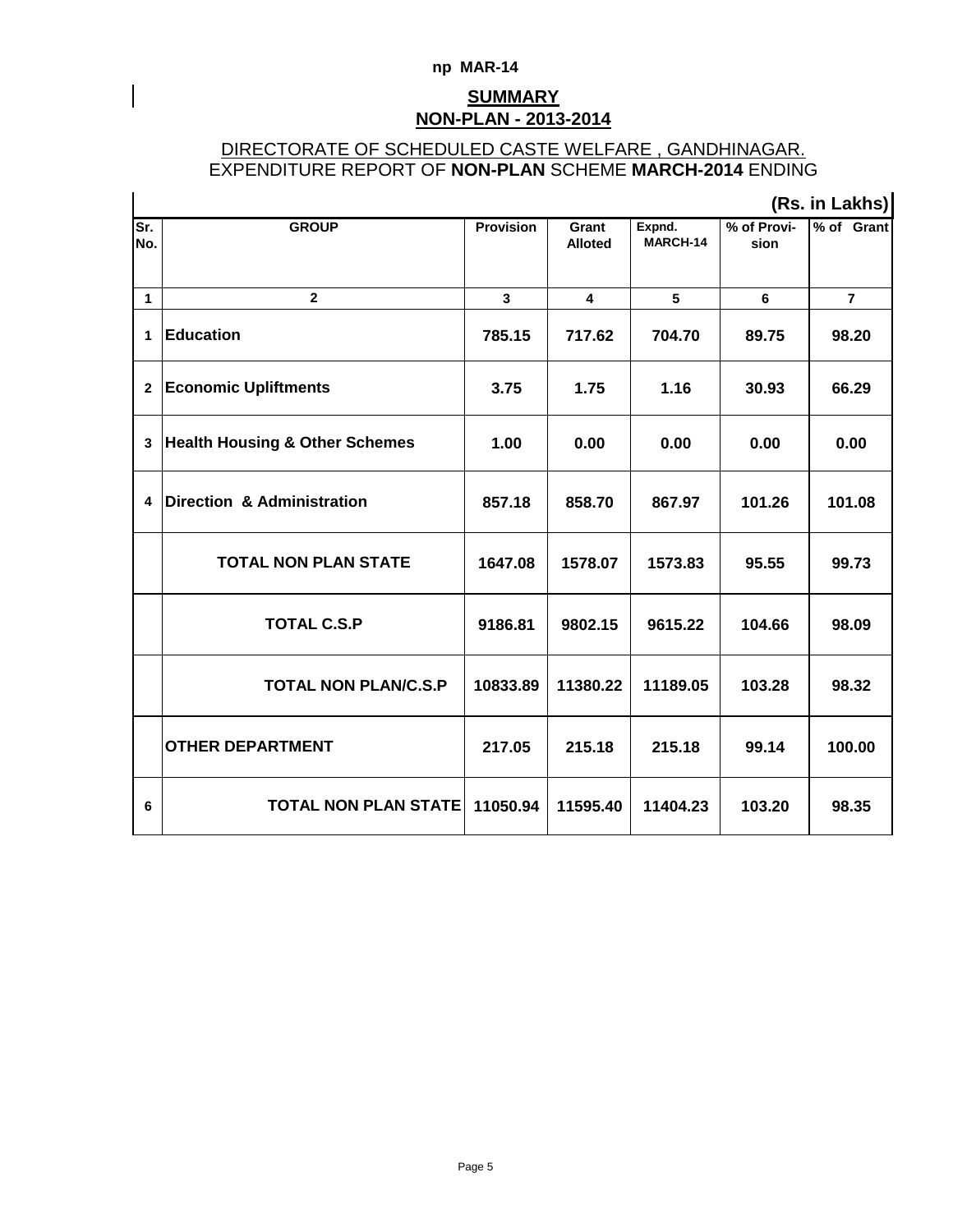|                 | N.P-2013-14     |                                                                               |                  |                         |                    | (Rs. In lakh)  |             |
|-----------------|-----------------|-------------------------------------------------------------------------------|------------------|-------------------------|--------------------|----------------|-------------|
| Sr.<br>No.      |                 | <b>NO. &amp; NAME OF THE SCHEME</b>                                           | <b>Provision</b> | Grant<br><b>Alloted</b> | Expnd.<br>MARCH-14 | <b>Targets</b> | Achi-ment.  |
| $\mathbf{1}$    | <b>BCK-19</b>   | GIA for Backward class hostel<br>including genral (Cosmopolition)<br>Hostels. | 165.00           | 144.90                  | 133.69             |                | 75          |
| 2               | <b>BCK-24</b>   | Establishment & Devlopment of<br>Govt. Hostels for Boys and Girls.            | 132.30           | 110.18                  | 45.37              |                | $\Omega$    |
| 3               | BCK-24/A        | <b>House Master</b>                                                           |                  | 0.00                    | 66.19              |                | $\Omega$    |
| 4               | <b>BCK-27</b>   | Shri jugat Ram Dave Ashram<br>Schools Scheme.                                 | 275.00           | 269.96                  | 267.20             |                | 170         |
| 5               | <b>BCK-28</b>   | Fadke<br>Mamasaheb<br>ideal<br>Residential Schools.                           | 212.85           | 192.58                  | 192.25             |                | 12          |
|                 |                 | <b>TOTAL EDUCATION :-</b>                                                     | 785.15           | 717.62                  | 704.70             | 0.00           | 257.00      |
|                 | (2)             | $\sim$ ECONOMIC UPLIFTMENT $\sim$                                             |                  |                         |                    |                |             |
| 6               | <b>BCK-33</b>   | Tailoring centre for women.                                                   | 3.75             | 1.75                    | 1.16               |                | 1           |
|                 |                 | <b>TOTAL ECONOMIC UPLIFTMENT: ~</b>                                           | 3.75             | 1.75                    | 1.16               | 0.00           | 1.00        |
|                 | (3)             | $\sim$ HEALTH HOUSING & OTHER $\sim$                                          |                  |                         |                    |                |             |
| 7               | <b>BCK-48</b>   | Ma Bhimabai Ambedkar Balwadi<br>Scheme.                                       | 1.00             | 0.00                    | 0.00               |                | $\mathbf 0$ |
|                 | <b>BCK-60 A</b> |                                                                               |                  |                         | 0.00               |                |             |
|                 |                 | <b>TOATAL HEALTH HOUSING &amp; OTHER :~</b>                                   | 1.00             | 0.00                    | 0.00               | 0.00           | 0.00        |
|                 |                 | (4) ~ DIRECTION & ADMINISTRATION $\sim$                                       |                  |                         |                    |                |             |
| 8               | <b>BCK-63</b>   | Staff for Scheme of civil Procetion                                           | 44.25            | 18.75                   | 24.87              |                | 22          |
| 9               | <b>BCK-66</b>   | Strengthening of Administrative<br>machinery at all leval.                    | 32.81            | 20.96                   | 25.10              |                | 3           |
| 10              | <b>BCK-68</b>   | Strengthening of staff for Special<br>Component Plan.                         | 111.25           | 69.53                   | 63.25              |                | 25          |
| 11              | $00-1$          | Directorate of Social Welfare                                                 | 668.87           | 749.46                  | 754.75             |                | 138         |
|                 |                 | <b>TOTAL DIRECTION &amp; ADMINISTRATION : -</b>                               | 857.18           | 858.70                  | 867.97             | 0              | 188         |
|                 |                 | <b>TOTAL:-</b>                                                                | 1647.08          | 1578.07                 | 1573.83            | 0              | 446         |
|                 |                 | <b>Other Department</b>                                                       |                  |                         |                    |                |             |
| 12 <sup>2</sup> | <b>BCK-34</b>   | Setting up and running of Training<br>cum production Centre.                  | 217.05           | 215.18                  | 215.18             |                |             |
|                 |                 | <b>TOTAL Other Department</b>                                                 | 217.05           | 215.18                  | 215.18             |                |             |
|                 |                 | <b>GRAND TOTAL</b>                                                            | 1864.13          | 1793.25                 | 1789.01            | 0              | 446         |